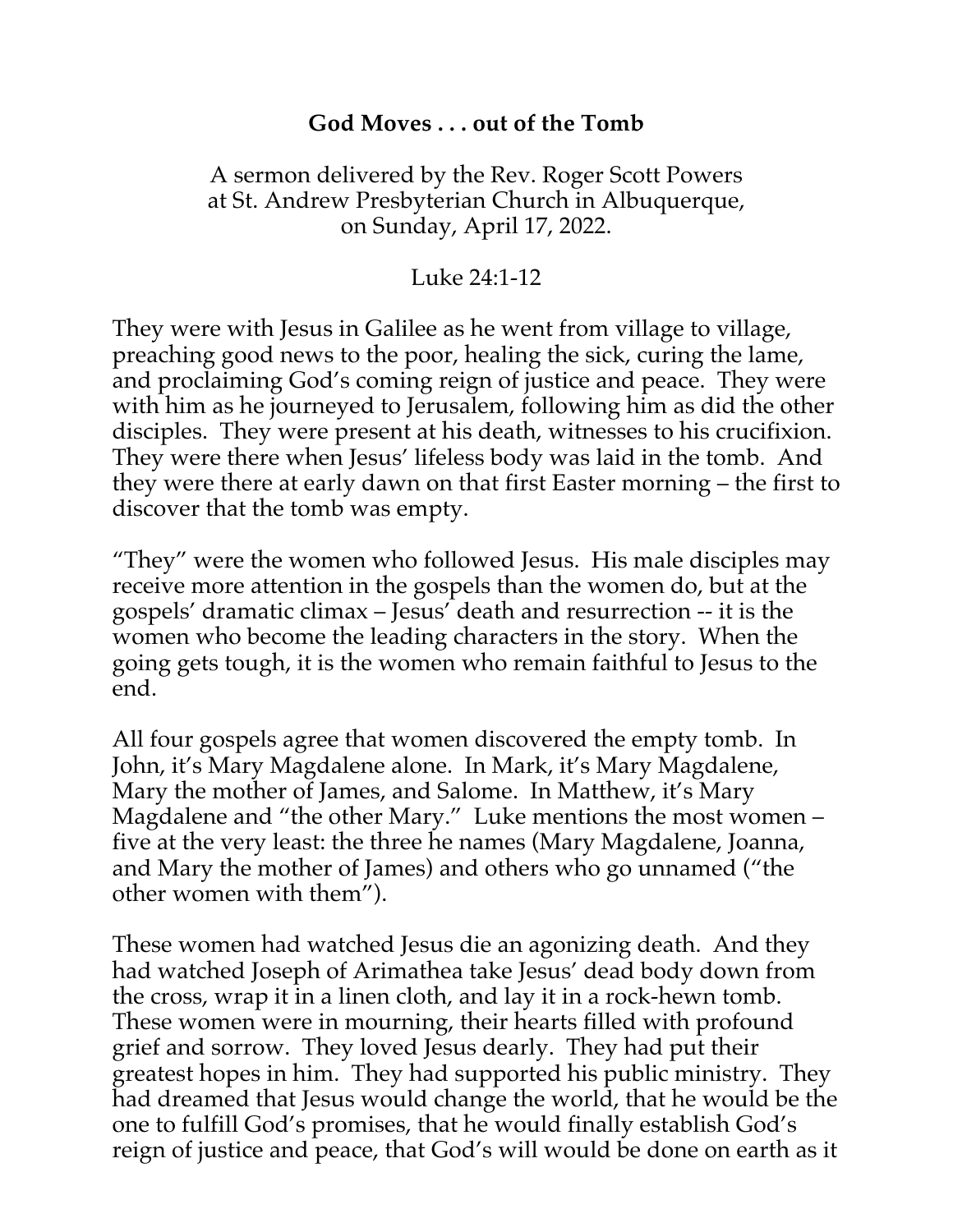is in heaven. But their hopes were dashed. Jesus died, and, they believed, the dream had died with him.

Now, early on Sunday morning, the first day of the week, the women returned to the tomb. Jesus' body had been entombed hastily before sundown on Friday -- the beginning of the Sabbath. There had not been time to prepare his body properly for burial. So the women waited until the Sabbath was over to return to the tomb with spices and ointments with which to anoint Jesus' body.

But when they arrived on that first Easter morning, they were surprised to find that the tomb was open! The great stone, which had covered the tomb's entrance, had been rolled away! The women entered the tomb and found that it was empty. Jesus' body was gone!

They were perplexed, to say the least. But their confusion quickly turned to terror when all of a sudden two men dressed in dazzling clothes appeared out of nowhere. The Greek word translated here as "dazzling" is the same word used to describe lightning, which may explain why the women immediately flinched when the two men appeared, ducking for cover, bending their heads down to the ground. Later on in this chapter, the women's experience is characterized as a vision of angels. But whether the visitors were men or whether they were angels, their message was clear. Jesus was not there! He had risen! He was alive!

"Remember how he told you, while he was still in Galilee, that the Son of Man must be handed over to sinners, and be crucified, and on the third day rise again." And then the women remembered Jesus' words.

God, in Jesus Christ, was on the move again. Even death could not stop Jesus.

The women returned from the tomb and recounted their experience to the eleven apostles and to all the rest of Jesus' followers. But no one believed the women! Their astounding report was simply incredible. Who could possibly take them seriously? Their words were dismissed as "an idle tale." After all, an empty tomb didn't prove anything! Jesus' body could have been stolen for all they knew! And the testimony of angels? The women must have been hallucinating --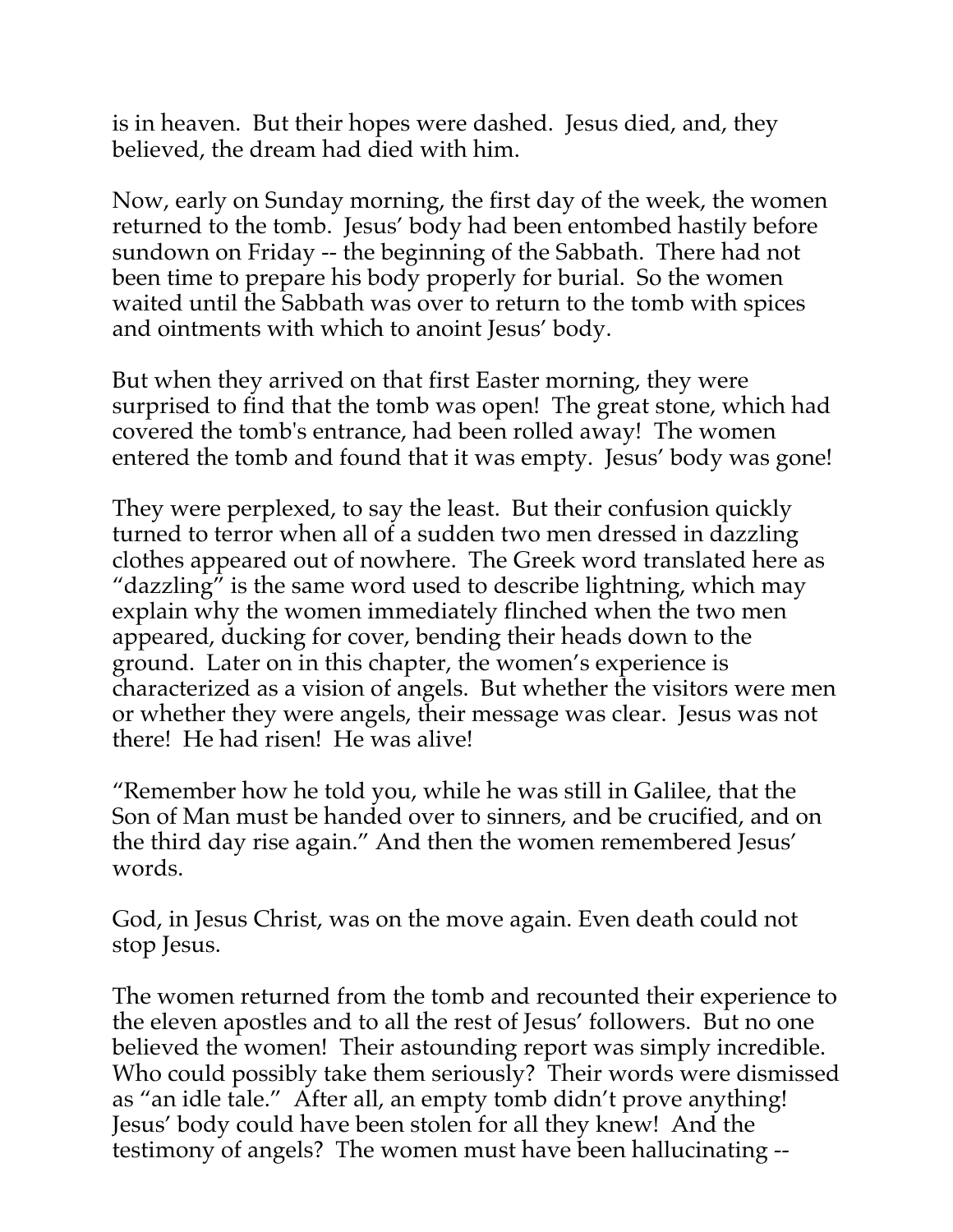their critical faculties overcome by grief and sorrow. It's difficult to see clearly when your eyes are filled with tears!

Admittedly, Jesus' resurrection does strain credibility. It was an odd occurrence, a peculiar event, an altogether strange happening. It's not something we can explain scientifically. It's not something we can easily relate to from our everyday experience. It's not something we can fully understand. Indeed, it was as startling a revelation to Jesus' first-century disciples as it is to us today. So, can we trust the Easter story to be true? Or is it only a legend, a myth, a fairy tale -- not to be taken seriously?

Well, it seems to me that if the Easter story had been simply fabricated by the disciples, it is very unlikely that women would have been given such a central role. Remember that first-century Palestine was a patriarchal culture, a male-dominated society. Generally speaking, women did not have prominent roles in that society. Yet, in all four of the gospel accounts, women are the first to discover the empty tomb and the first to receive the news of Jesus' resurrection. Some of the women are even identified by name! If the Easter story were just a made up fairy tale, you can bet that the gospel writers would have given this central role in the story to men rather than women. So, for me, the central role of women gives the Easter story a great deal of credibility.

Now no one was there at the tomb to see what actually happened – how the stone was rolled away and what really happened to Jesus' body. Had there been a security camera inside the tomb, we don't know what it would have recorded. Would it have shown us Jesus slowly sitting up, unwrapping the linen cloth from his body, rolling away the stone himself, and walking out of the tomb into the dawn's early light? Or would it have shown Jesus' body wrapped in linen cloths one moment and a split second later just the linen cloths by themselves, his body having disappeared in the blink of an eye? Or would the camera have recorded a bright flash of light and then only static? We simply don't know. No one was present to witness the actual moment of Jesus' resurrection. The women arrived afterwards, after the resurrection, after the tomb was already empty. All they could testify to was the empty tomb and their vision of angels who said that Jesus was alive! Only later would the resurrected Jesus appear to his disciples, and it would be those extraordinary